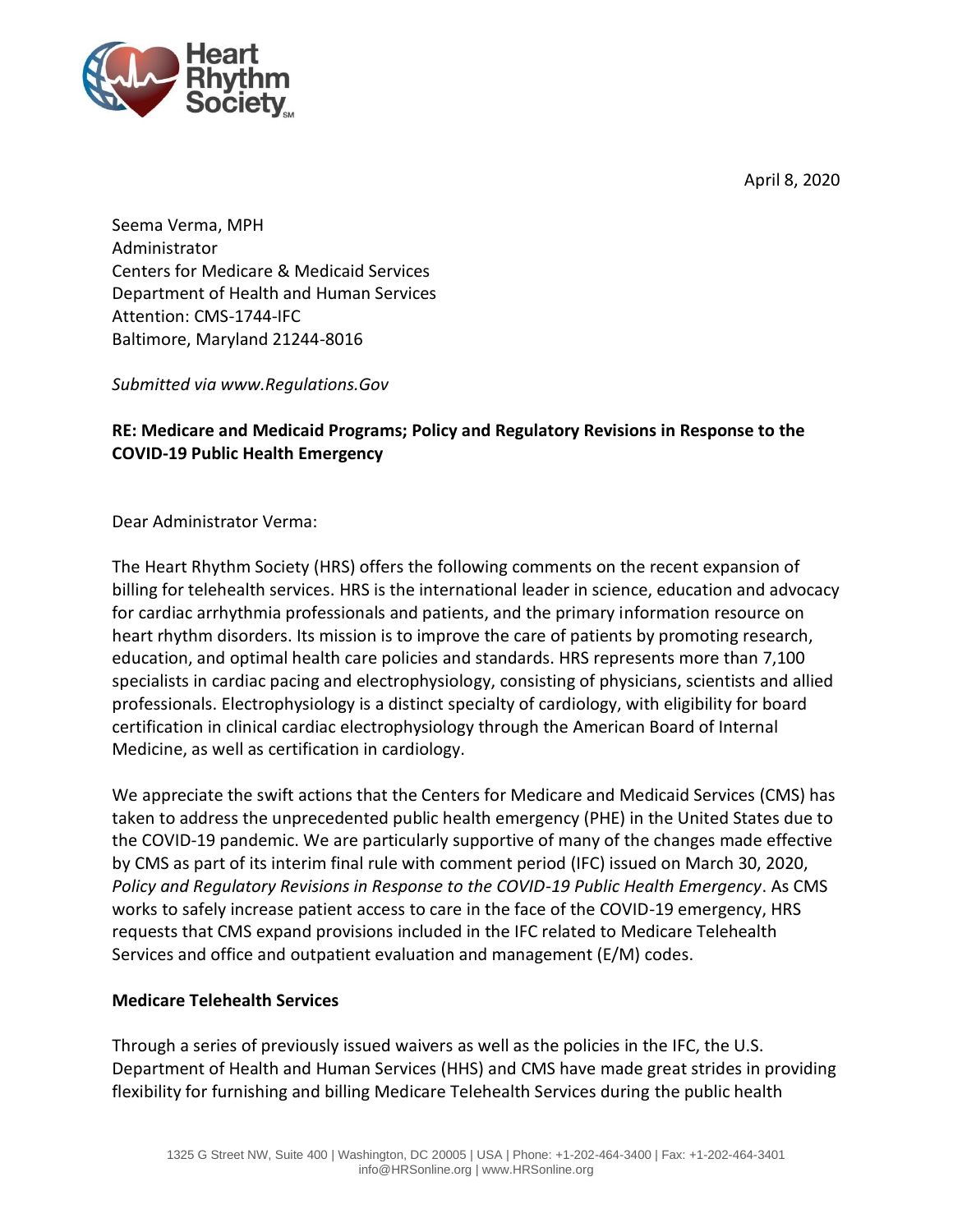emergency (PHE). The waivers took steps to remove the geographic, originating site, and established patient telehealth requirements, greatly expanding accessibility of Medicare Telehealth Services, particularly to patients who are in the home. Part of the proposed expansion allows office and outpatient E/M visit levels to be selected via medical decision making (MDM) (based on current MDM guidance) *or* time (based on the typical time associated with the current office and outpatient E/M CPT codes). In addition, CMS waived the history and physical (H&P) documentation requirements for billing office and outpatient E/M codes via Telehealth during the PHE.

Separately in the IFC, Medicare requires that Medicare Telehealth Services must be provided via "interactive telecommunications technology," which CMS goes on to define as "*interactive multimedia communications equipment that includes, at a minimum, audio and video equipment permitting two-way, real-time interactive communication between the patient and distant site physician or practitioner.*" *HRS urges CMS to allow billing for E/M visits furnished solely via audio (i.e., telephone) communication.* Many Medicare beneficiaries do not have access to or familiarity with video-based telecommunications technology (e.g., Skype or FaceTime). If a video component is necessary and available to provide the E/M, we believe many physicians will use it. However, there will be many instances in which audio-only technology (i.e. phone-based communications) will be the only technology available, or the only technology that patients want to use. Given that the Agency should be offering incentives to encourage the provision of medically necessary care remotely when possible given the contagious nature of COVID-19, we believe that this change would be important to ensuring that physicians have the resources to treat patients during this PHE and that patients will have access to the care they need in the least costly manner and in the least risky environment possible.

We are aware that, separate from the Medicare Telehealth Services policies, CMS has made changes to recognize and expand access to other non-face-to-face services that are not under the umbrella of Medicare Telehealth Services (as recognized by Social Security Act §1834(m)), including PHE policies directed at Virtual Check-ins (as recognized by G2012) and telephone assessment and management codes (CPT 98966-98968; CPT 99441-99443). We appreciate those changes for when those services are provided. However, we do not believe that these codes describe all phone-only interactions. The telephone codes were largely intended for monitoring basic information with the patient. They do not describe the resources or value of service provided when full E/M services are being delivered, sometimes via phone only. In this very unique time, patients might not have the strength, interest or technical capabilities to participate in an audio-video visit. *In fact, patients unable to do audio+visual visits are more likely to be older or socioeconomically disadvantaged. While the data obtained and services provided during an audio+visual visit versus an audio only visit are essentially the same, the gap between codes may have unintended consequences such as decreased access to healthcare for these patients.* Limiting physicians' ability to bill for the care that they are providing will result in miscoding, leading to a lack of knowledge about the services that are rendered during this time. Physicians should not be penalized for the method of telehealth that is provided when that decision is based on either the patient's technological equipment or preference.